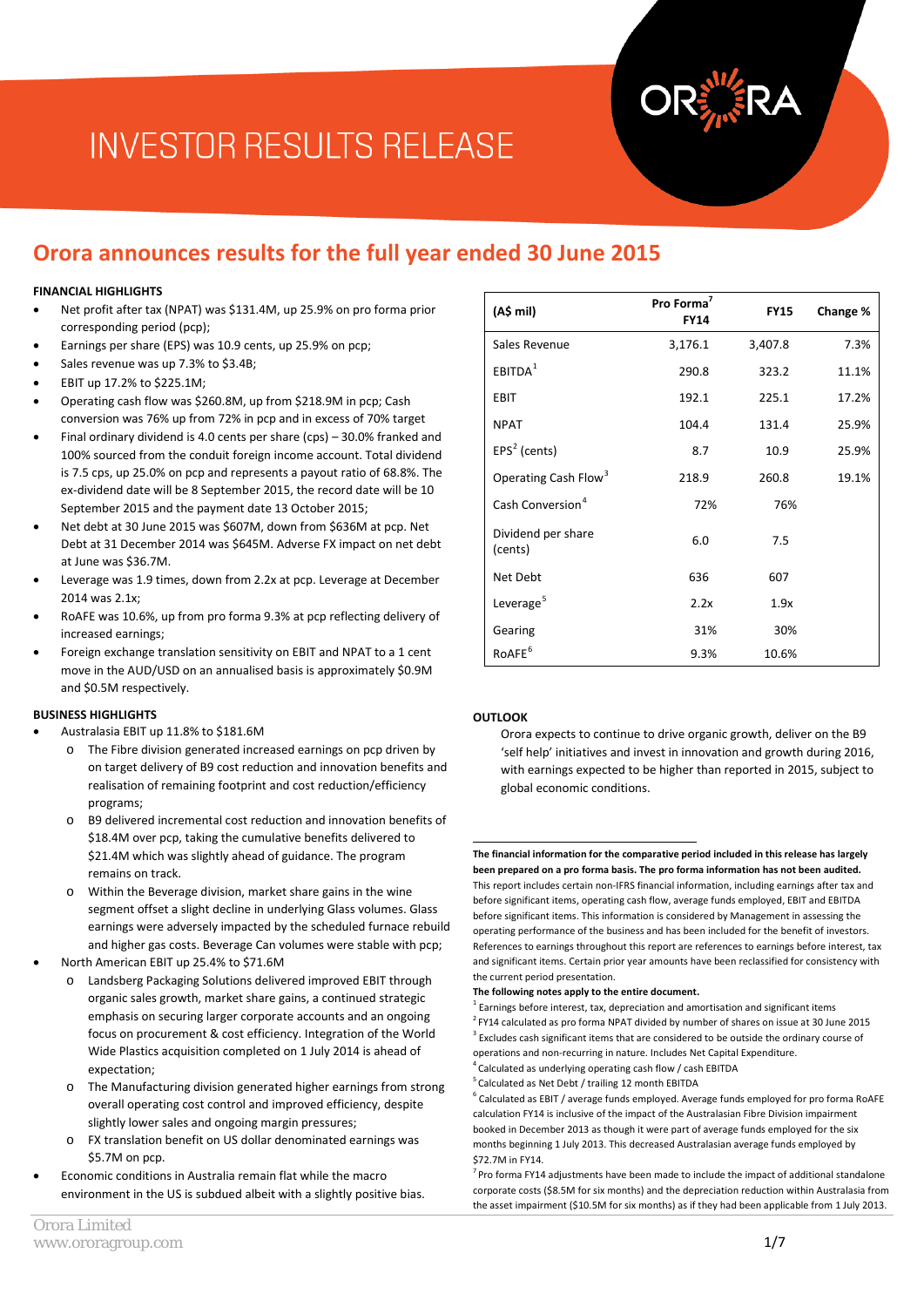

#### **CORPORATE UPDATE**

- The proprietary Orora Way operating model was launched in July 2014 to drive competitive advantage through a customer led culture of outperformance. As part of embedding this framework and with funding aided by the disposal of the Petrie land (refer Subsequent events below), the Orora Global Innovation Fund was established in July 2015. The plan is to invest approximately \$45.0M over 3 years with an emphasis on innovation, modernisation and productivity across Orora. This is part of being a customer led business and encouraging "out of the box" thinking to drive sustainable benefits.
- Orora sold its shareholding in Lindsay Australia Limited (LAU) in March 2015. The net profit impact from the sale after allowing for costs associated with an ongoing legal dispute with LAU and establishing Orora's "go direct to end-customer" model was approximately \$1.7M.
- A parcel of surplus land was sold in 1H15 at Botany, NSW. The profit impact from the sale was minimal.

#### **EVENTS SUBSEQUENT TO THE END OF FINANCIAL YEAR**

- The former cartonboard mill site in Petrie, QLD was sold in July 2015 for \$50.5M. Consideration of \$20.0M was received in July 2015 and the balance of the proceeds will be received as decommissioning of the site progresses over the next two years. The total profit on the sale is anticipated to be approximately \$10.0M. This transaction will be recognised in FY16.
- The US\$250.0M US Private Placement announced in April 2015 was completed and funded in July 2015. The notes issued are for US\$100.0M with an 8 year maturity and US\$150.0M with a 10 year maturity. The transaction adds funding source diversity and increases the average debt maturity profile.
- On 26 August 2015, Orora signed an agreement to acquire the assets and business of Jakait, a supplier of packaging, logistics services and label products to the greenhouse produce sector based in Ontario, Canada. The consideration is C\$16.5M (A\$17.2M) which represents an EBITDA multiple of 5.6 times. There is also an additional returns based consideration component of up to C\$5.5M (A\$5.7M) payable over 5 years. The anticipated effective date is 1 September 2015. The acquisition will be funded from existing cash/debt facilities.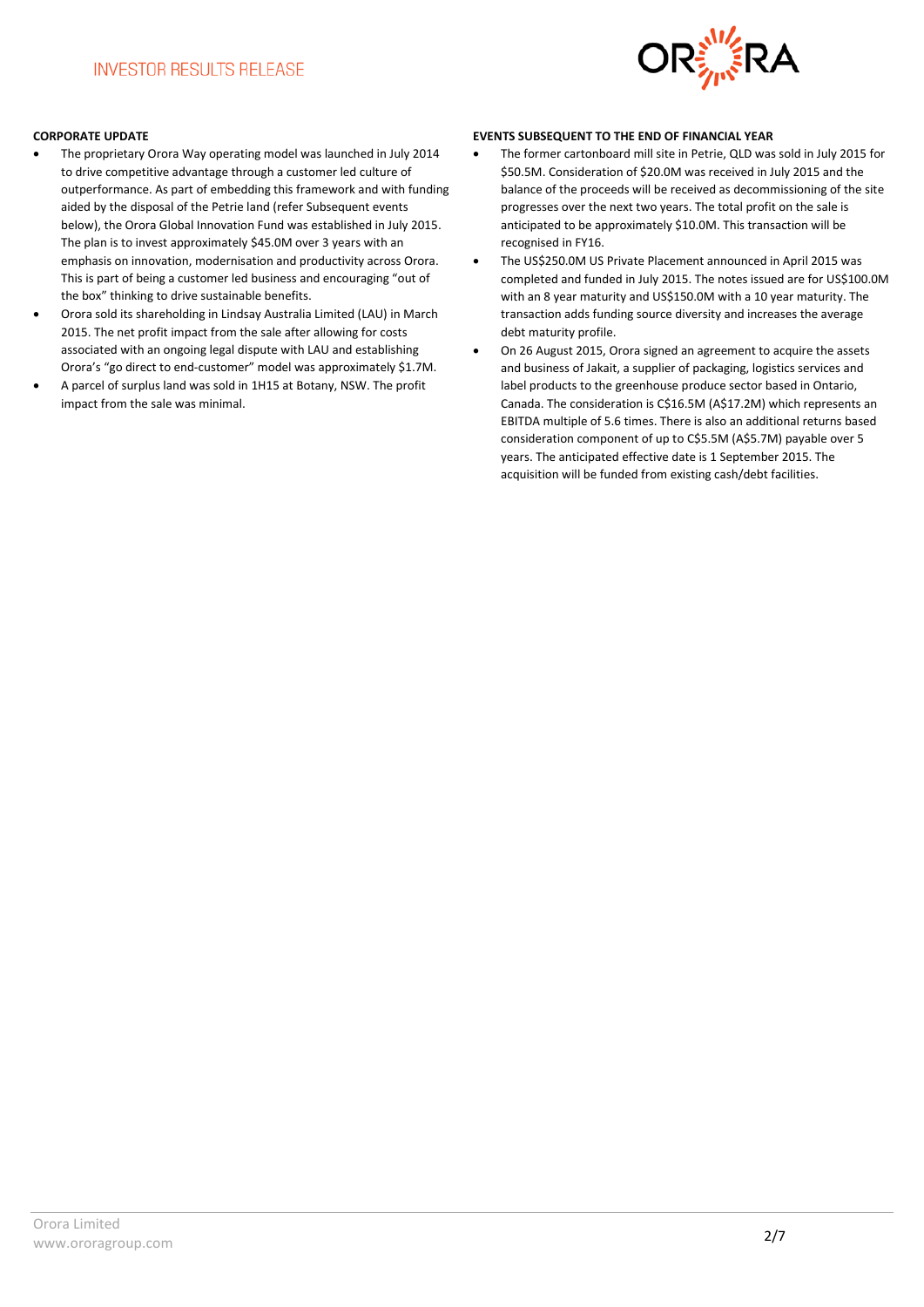### **INVESTOR RESULTS RELEASE**

#### **REVENUE**

- Sales revenue of \$3,407.8M was up 7.3% on pcp, driven by:
	- o Higher sales in North America from securing increased sales to existing customers, market share gains and benefits from the July 2014 acquisition;
	- o Increased Glass sales as a result of the impact of market share gains in the wine segment;
	- o Higher sales in the NZ Fibre operations from improved volumes in fresh food;
	- o Pass through of higher aluminium prices within Beverage Cans; and
	- o FX benefit on US dollar denominated North America sales (\$123.1M on pcp).
- Revenue gains were partially offset by:
	- o Reduced external paper exports to Asia as a result of increased B9 paper exports to Orora North America;
	- o Lost revenue from the Petrie cartonboard mill closure during the pcp;
	- o Exit of sales of surplus Old Corrugated Cardboard (OCC) to Asia resulting from ongoing OCC collection footprint rationalisation;
	- o Slightly lower sales in Australasia Packaging & Distribution; and
	- Tighter margins in the North American Manufacturing business.
- Taking into account several of the above factors, underlying sales in Australasia increased by 2.5%.
- Constant currency sales in North America grew by 6.2%.

#### **EARNINGS BEFORE INTEREST AND TAX**

- EBIT increased by 17.2% to \$225.1M. Improved earnings attributable to:
	- o On target delivery of B9 Recycled Paper Mill cost reduction and innovation benefits;
	- o Cost reduction, efficiency and sales margin improvement initiatives within the Fibre Packaging division;
	- o Glass market share gains in the wine segment and production efficiencies across the Beverage business;
	- o Increased Landsberg Packaging Solutions sales and cost efficiency benefits in the North American business; and
	- o Translational FX benefit from US dollar denominated earnings (\$5.7M on pcp).
- Earnings gains were partially offset by:
	- o The three month rebuild of Orora's first glass furnace (G1) completed in April 2015;
	- o Higher gas costs within the Glass division impacting from January 2015; and
	- o Impact from the repeal of the Carbon Tax by the Australian Government.



| <b>Revenue Summary</b>     |             |             |          |
|----------------------------|-------------|-------------|----------|
| (A\$ mil)                  | <b>FY14</b> | <b>FY15</b> | Change % |
| Australasia                | 1,912.9     | 1,935.5     | 1.2%     |
| North America              | 1,263.2     | 1,472.3     | 16.6%    |
| <b>Total sales revenue</b> | 3,176.1     | 3,407.8     | 7.3%     |

| <b>Earnings Summary (EBIT)</b> | Pro Forma <sup>7</sup> |             |          |
|--------------------------------|------------------------|-------------|----------|
| (A\$ mil)                      | <b>FY14</b>            | <b>FY15</b> | Change % |
| Australasia                    | 162.5                  | 181.6       | 11.8%    |
| North America                  | 57.1                   | 71.6        | 25.4%    |
| Corporate                      | (27.5)                 | (28.1)      | (2.2%)   |
| <b>Total EBIT</b>              | 192.1                  | 225.1       | 17.2%    |

| (A\$ mil)                        | Net "self-<br>help" target | Cumulative<br>"self-help"<br>achieved in<br><b>FY14</b> | Cumulative<br>"self-help"<br>achieved in<br><b>FY15</b> |
|----------------------------------|----------------------------|---------------------------------------------------------|---------------------------------------------------------|
| <b>B9 Recycled Paper</b><br>Mill | 42.5                       | 3.0                                                     | 21.4                                                    |

#### **COST REDUCTION UPDATE**

- On target delivery of \$18.4M of incremental cost reduction and innovation benefits from the B9 Recycled Paper Mill were delivered in FY15 which takes the total cumulative benefits delivered to \$21.4M.
- Cumulative B9 benefits reflect \$19.1M from cost reduction and \$2.3M from innovation/sales synergy benefits.
- Remaining incremental cost reduction benefits of \$6.9M were delivered from previously disclosed portfolio exits/plant closures and cost improvement/productivity initiatives. These programs have now been delivered on target and in full, with \$43.0M of cumulative benefits realised since inception in 2013.
- Orora expects to deliver approximately \$15.0M of incremental B9 benefits in FY16, with the remainder in FY17.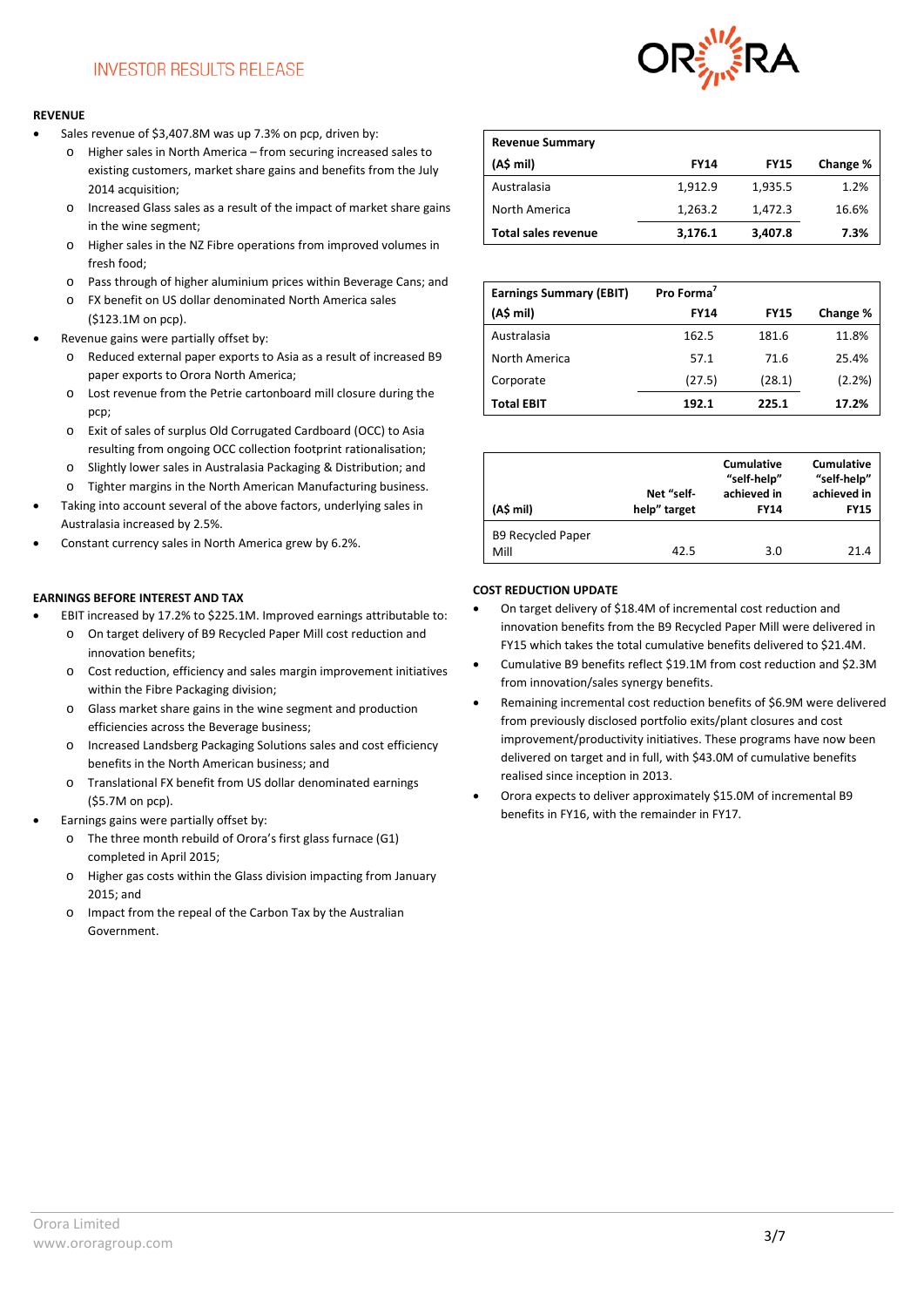#### **BALANCE SHEET**

- Key balance sheet movements since June 2014 were:
	- o Increase in other current assets is mainly a result of the foreign exchange translation effect on North American receivables and inventories. Lower inventory in most Australasian divisions, including stock drawdown relating to the glass furnace rebuild, was offset by raw material stock build in Beverage Cans to support the transition to imported sourcing model for aluminium (working capital impact partially offset by higher related payables – refer below);
	- o Net property, plant and equipment (PP&E) increased due to the foreign exchange translation impact on Orora North America PP&E. Capex for FY15 included spend on the following major items: corrugated equipment upgrades/innovation capability enhancements in Australasia and North America, including high quality printing technology in New Zealand; rebuild of the G1 glass furnace and initial deposits on the new dairy sack line. Depreciation and amortisation for the period was \$98.1M;
	- o Increase in intangible assets reflects movement within the North American business associated with the foreign exchange translation effect on intangible assets, goodwill relating to the July 2014 US acquisition and capex spend on the new ERP system **licences**
	- o The disposal of shares in LAU is represented within the decrease in Investments & Other Assets.
	- Net debt decreased by \$28.7M during the year as a result of converting increased earnings into cash. This is despite the adverse foreign exchange translation impact on USD denominated net debt of \$36.7M. On a constant currency basis, net debt would have been \$67.0M lower than June 2014; and
	- o Increase in payables and provisions reflect higher creditors as a result of the transition to an import sourcing model for aluminium, improved trading terms with vendors, impact of the US acquisition in July 2014 and the foreign exchange translation effect on North American payables. This was partially offset by utilisation of cost reduction and restructuring provisions (see Cash Flow below).

#### **CASH FLOW**

- Earnings growth was successfully converted into cash with operating cash flow increasing by \$41.9M to \$260.8M. Cash conversion increased to 76% from 72% in pcp and exceeded the 70% target.
- Main movements included:
	- o Increase in EBITDA of \$32.4M;
	- Sound management of working capital across the business;
	- Gross capex totalled \$106.1M and included expenditure on the G1 glass furnace rebuild and new ERP system in North America;
	- o Net capex of \$80.7M includes proceeds of \$11.3M from the disposal of LAU shares, \$9.0M from the sale of a surplus land parcel at Botany, NSW and \$5.0M from the sale of assets associated with the Western Australian recycling business. Net capex in FY16, including initial investments under the Orora Innovation Fund and proceeds from the sale of Petrie, is expected to be in line with the medium term average of 80-90% of depreciation.
	- o Cash significant items in FY15 relate to spend on onerous recycling contracts and final payments in relation to the legacy cost reduction and footprint rationalisation initiatives. There is approximately \$6.0M of spend remaining on the onerous recycling contracts, which are expected to run down over the next 2-3 years.



| <b>Balance Sheet</b>                            |          |          |          |
|-------------------------------------------------|----------|----------|----------|
| (A\$ mil)                                       | 30/06/14 | 30/06/15 | Change % |
| Cash                                            | 31       | 67       | 116.1%   |
| <b>Other Current Assets</b>                     | 824      | 931      | 13.0%    |
| Property, Plant &<br>Equipment                  | 1,544    | 1,547    | 0.2%     |
| Intangible Assets                               | 232      | 288      | 24.1%    |
| Investments & Other<br>Assets                   | 123      | 104      | (15.4%)  |
| <b>Total Assets</b>                             | 2,754    | 2,937    | 6.6%     |
| Interest-bearing<br>Liabilities                 | 666      | 674      | 1.2%     |
| Payables & Provisions                           | 706      | 821      | 16.3%    |
| <b>Total Equity</b>                             | 1,382    | 1,442    | 4.3%     |
| <b>Total Liabilities &amp;</b><br><b>Equity</b> | 2,754    | 2,937    | 6.6%     |
|                                                 |          |          |          |
| Net Debt                                        | 636      | 607      |          |
| Leverage                                        | 2.2x     | 1.9x     |          |
| Gearing                                         | 31%      | 30%      |          |

| <b>Cash Flow</b>                                | Pro Forma <sup>7</sup> |             |          |
|-------------------------------------------------|------------------------|-------------|----------|
| (A\$ mil)                                       | <b>FY14</b>            | <b>FY15</b> | Change % |
| <b>EBITDA</b>                                   | 290.8                  | 323.2       | 11.1%    |
| Non-cash Items                                  | 14.3                   | 20.0        |          |
| Movement in Total<br><b>Working Capital</b>     | (4.7)                  | (1.7)       |          |
| Net Capex                                       | (81.5)                 | (80.7)      |          |
| <b>Underlying Operating</b><br><b>Cash Flow</b> | 218.9                  | 260.8       | 19.1%    |
| Cash Significant Items                          | (57.3)                 | (19.2)      |          |
| <b>Operating Free Cash Flow</b>                 | 161.6                  | 241.6       |          |
| <b>Cash Conversion</b>                          | 72%                    | 76%         |          |

#### **WORKING CAPITAL**

- Average total working capital to sales decreased to 10.3% (versus 10.6% in pcp) reflecting better inventory management and improved vendor trading terms across the business offsetting the impact of higher inventory positions from the transition to an import sourcing model for aluminium.
- Working capital management remains an on-going focus across the Group.

### **CORPORATE**

- Corporate costs of \$28.1M were in line with pcp  $($27.5M)$ <sup>7</sup>.
- Included in Corporate are costs associated with the New Zealand Cartons reorganisation partially offset by the net profit result related to sale of surplus land and legacy building issues at Botany, New South Wales.
- Orora enhanced its M&A capability during 2H15 through investing in a well-credentialed, dedicated M&A resource in North America; reporting to the Group General Manager, Strategy within Orora Corporate.
- Underlying Corporate costs in FY16 are expected to be in line with FY15.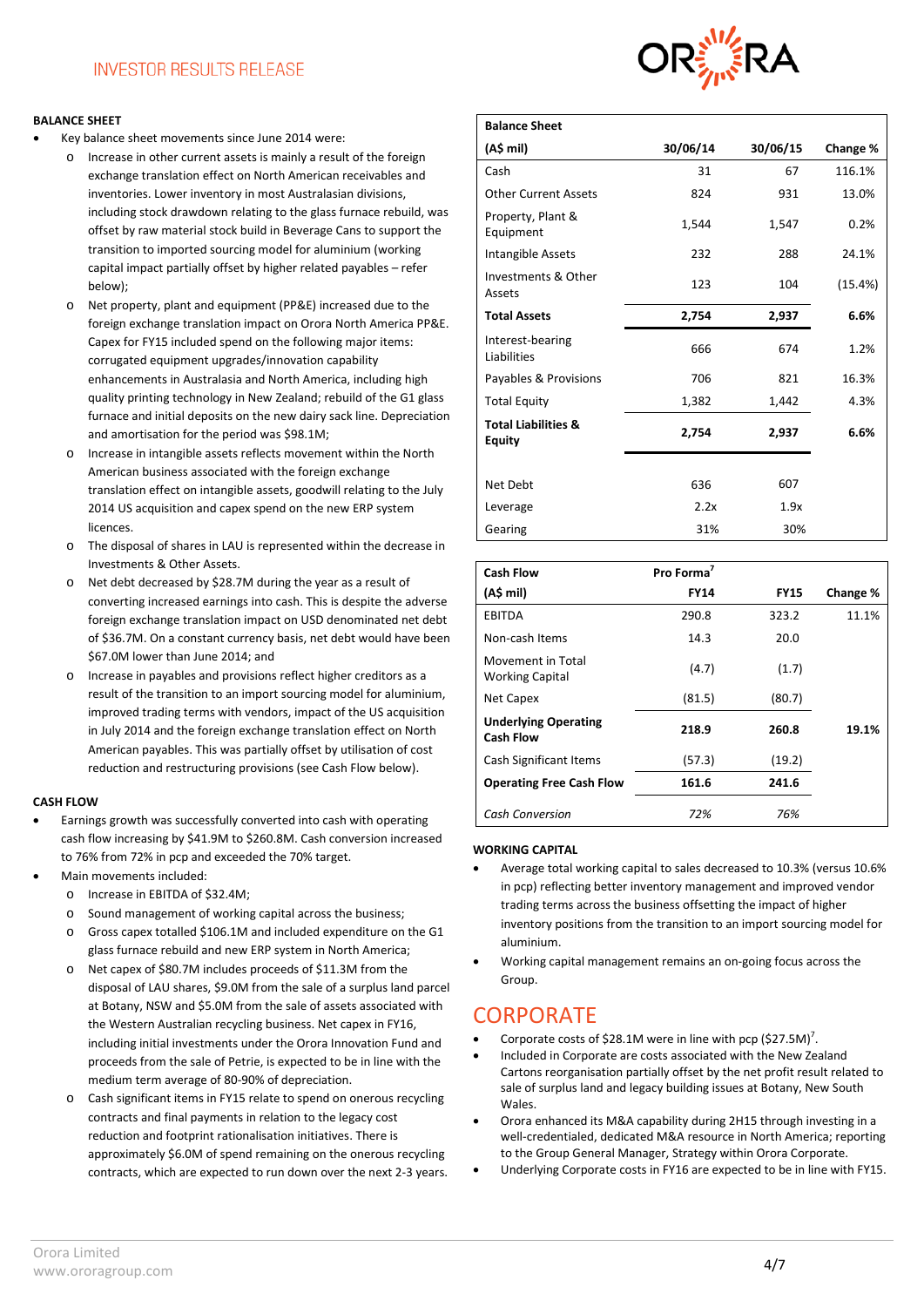# AUSTRALASIA

#### **KEY POINTS**

- Overall, Australasia delivered an increased EBIT of \$19.1M to \$181.6M, 11.8% higher than pcp.
- RoAFE improved by 130 bps to 10.2%, up from 8.9% in pcp.
- Economic conditions in Australia remain flat. In general, organic volume growth, outside of market share gains in Glass, remain muted and broadly in line with GDP.
- The Australian businesses have worked through the implications of the Carbon Tax repeal. The net adverse impact in FY15 was \$4.4M.

#### **FIBRE DIVISION**

• Fibre earnings were higher than pcp driven by the on-going ramp up of the B9 recycled paper mill and remaining cost improvement initiatives.

#### **Fibre Packaging:**

- Sales in New Zealand were higher than pcp driven by stronger volumes in the agriculture sector.
- Sales in Australia were stable with the prior year. Improvements in the meat, fruit & produce sectors were offset by weakness in the beverage and grocery segments. Other markets were generally steady.
- Cost improvement and sales margin initiatives contributed to better margins.
- While there will be an adverse earnings impact in FY16 from a recently terminated distribution agreement, it is expected to be recovered in the medium term as the business is actively investing in expanding and refining its "go direct" channel to market. For example, in May 2015, the business completed a small bolt on acquisition of a South Australian based distributor of fibre packaging to fruit and produce growers and, in June 2015, approved three new purpose built distribution facilities in North Queensland.

#### **Packaging and Distribution:**

- Improved sales in the dairy and quick service restaurant segments were offset by softness in the grocery and industrial markets. Earnings were in line with pcp.
- The Australian Cartons business successfully implemented SAP during the year.
- A small subscale Cartons converting plant in Zillmere, QLD closed in September 2014. Transition of production to the remaining Cartons facilities has been completed.

#### **Botany Recycled Paper Mill (B9):**

- Production ramp up remains on track. Manufacturing stability continued to improve in FY15 enabling the team to focus on reducing the cost of production.
- During the twelve months to June 2015, 367,000 tonnes of recycled paper were produced (335,000 tonnes in pcp) – this was in line with expectations.
- B9 exported 55,300 tonnes of recycled paper to Orora North America & US based customers during FY15 (8,500 in pcp).
- During the year, the business signed a short term agreement to sell 12,000 tonnes of recycled paper to one of the world's largest paper producers – an endorsement of the world class quality and functionality of B9 paper.
- The ongoing rationalisation of Orora's recycling collection footprint continued in FY15 and included disposing the Western Australian recycling assets.

#### **BEVERAGE DIVISION**

• Beverage earnings were slightly ahead of pcp. Glass market share gains within the wine segment and manufacturing efficiencies across the Beverage Division were largely offset by the impact of rebuilding Orora's first glass furnace (G1) and higher gas costs at Glass. The wine closure division earnings were steady.



|                      | Pro Forma <sup>6,7</sup> |             |          |
|----------------------|--------------------------|-------------|----------|
| (A\$ mil)            | <b>FY14</b>              | <b>FY15</b> | Change % |
| Sales Revenue        | 1,912.9                  | 1,935.5     | 1.2%     |
| EBIT                 | 162.5                    | 181.6       | 11.8%    |
| <b>EBIT Margin %</b> | 8.5%                     | 9.4%        |          |
| RoAFE                | 8.9%                     | 10.2%       |          |
|                      |                          |             |          |

| <b>Segment Cash Flow</b>                        | Pro Forma   |             |          |
|-------------------------------------------------|-------------|-------------|----------|
| (A\$ mil)                                       | <b>FY14</b> | <b>FY15</b> | Change % |
| EBITDA                                          | 245.4       | 261.9       | 6.7%     |
| Non Cash Items                                  | 14.6        | 21.2        |          |
| Movement in Total Working<br>Capital            | 10.5        | (1.8)       |          |
| Net Capex                                       | (69.2)      | (64.1)      |          |
| <b>Underlying Operating Cash</b><br><b>Flow</b> | 201.3       | 217.2       | 7.9%     |
| Cash Significant Items                          | (33.6)      | (14.8)      |          |
| <b>Operating Free Cash Flow</b>                 | 167.7       | 202.4       |          |
|                                                 |             |             |          |
| <b>Cash Conversion</b>                          | 77%         | 77%         |          |

#### **EBIT Trend**



#### **Beverage Cans:**

- Volumes were stable whilst earnings were higher driven by manufacturing productivity initiatives.
- A long term customer agreement was renewed in December 2014 for a further 10 years.
- The business is in the advanced stages of transitioning to a full import sourcing model for aluminium. Management of the working capital impact is well progressed.

#### **Glass:**

- Sales in the wine segment were ahead of pcp. The business benefited from market share gains, whilst underlying wine volumes were slightly softer.
- Volumes in the beer segment were steady.
- The rebuild of G1 was completed on schedule in April 2015 in line with expectations. Capex was approximately \$30.0M and the adverse earnings impact was \$7.4M.
- On 1 January 2015, the Glass business commenced paying higher gas prices following the expiry of the legacy long term supply agreement. The impact on EBIT in 2H15 was \$4.6M. Despite cost pass through mechanisms taking effect, the incremental impact on EBIT in FY16 is expected to be a further \$2.0M. The net unrecovered portion is expected to be recovered from the market over time.
- Imported soda ash prices are also rising (due both to commodity and FX). Despite pass through mechanisms taking effect, the expected adverse impact in FY16 is approximately \$3.0M.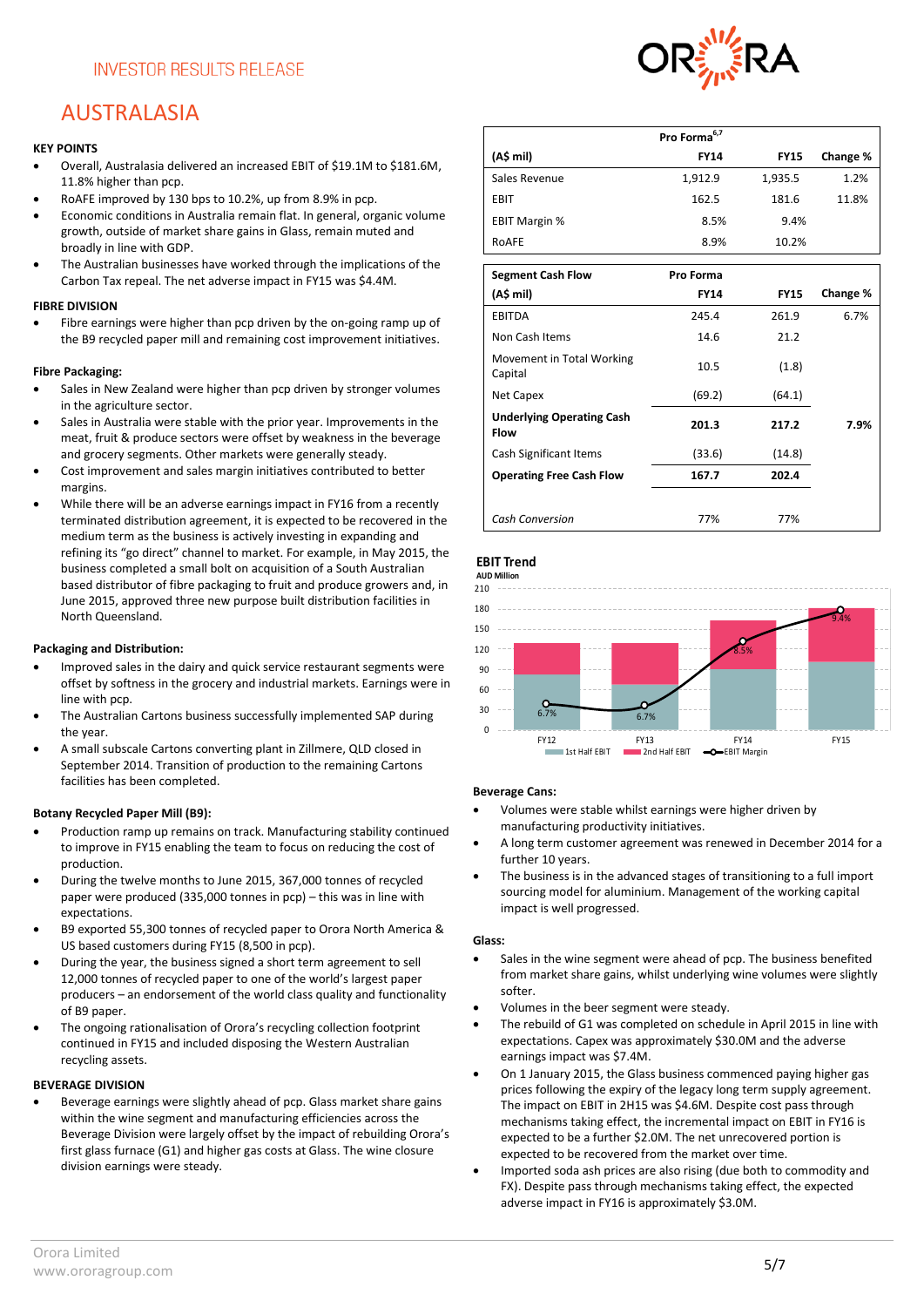

## AUSTRALASIA (continued)

#### **INNOVATION, GROWTH & SUSTAINABILITY**

- Orora will invest approximately \$20.0M in a new state of the art dairy sack line as a result of securing a supply agreement with Fonterra. The machine will be commissioned in late calendar 2016. It will be located within Orora's existing facility at Keon Park, VIC.
- The Australasian business will utilise the Orora Global Innovation Fund to drive innovation, modernisation and productivity across the business group.
- Orora's achievements within innovation have been recognised by external parties and several customer "Supplier of the Year" awards during FY15.
- As an example, and in recognition of Orora's leadership within sustainability, the business won the Energy Efficiency Council of Australia award for Large Business in 2015.
- Orora has commissioned an innovative trade waste treatment plant at the Scoresby Fibre Packaging facility (VIC) - virtually eliminating the site's prescribed industrial waste to landfill and providing tangible environmental benefits.

#### **PERSPECTIVES FOR 2016**

- As part of assisting the delivery of the remaining B9 cost reduction benefits and in line with ramp up expectations, it is anticipated B9 will exit FY16 on a monthly production run rate approaching designed output capacity of 400,000 tonnes.
- Export of B9 paper to North America is expected to increase to in excess of 70,000 tonnes in FY16.
- From January 2016, B9 will commence paying higher gas prices due to the expiry of the legacy long term supply agreement. Expected FY16 EBIT impact is approximately \$2.0M-\$3.0M.
- The Packaging and Distribution division has commenced a reorganisation of its New Zealand Cartons operations. This involves the consolidation of 3 existing NZ sites into 2, with the Wellington site to be closed (FY16) and production capability at the remaining NZ sites to be upgraded. The business currently serviced from Wellington will be transferred to the remaining NZ sites and Orora's Australian Cartons business. This project is expected to be completed in the second half of FY16. Costs incurred to date are approximately \$2.3M (refer Corporate section).
- As previously disclosed, the Glass division has won market share in the beer segment commencing October 2015.